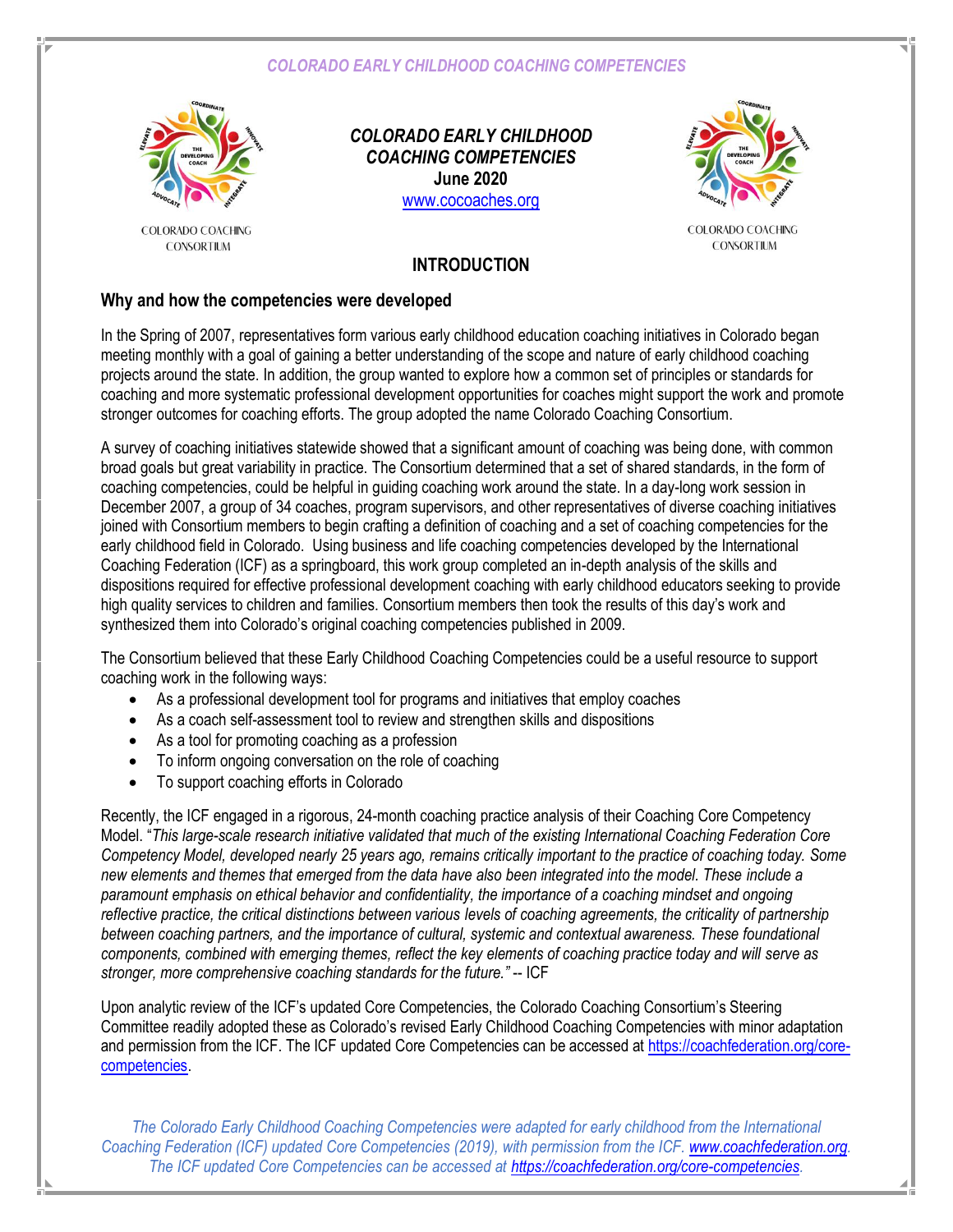#### *COLORADO EARLY CHILDHOOD COACHING COMPETENCIES*

#### **Colorado Coaching Consortium's Core Values**

Some underlying themes are woven throughout each section of the competencies that have emerged as core values and beliefs. While coaching is viewed as a relationship between "co-learners", we believe that the coach's primary role is to be responsive to the goals and needs of the adult being coached, in the service of positive outcomes for children and families. These themes include:

- Coaching requires authentic collaboration; to be effective it must be a partnership.
- Coaching is a dynamic process that goes beyond the surface of quality practice.
- Coaching relies on being open to possibilities and welcoming the unexpected.
- Coaching promotes self-awareness, self-reflection, experimentation, and self-directed action as primary learning strategies.
- Coaching requires respectful, professional regard between adults; it is a parallel process implemented in all interactions.
- Coaching honors the culture, diversity, inclusion, and equity of each individual.
- Coaching is embedded in a broader professional development system that includes opportunities for adults to learn about the theoretical foundations of early childhood education, and supports the reflection required to successfully translate learning into practice.

### **Colorado Coaching Consortium's Definition of Coaching**

Coaching is a co-learning process based on a collaborative relationship that is intentionally designed to promote sustainable growth in necessary attitudes, skills, and knowledge to effectively implement best practices for the development of young children and their families. Coaching facilitates problem-solving processes by supporting reflection, clarifying, and implementing ideas.

## **A. Setting the Foundation**

#### 1. **Demonstrates Ethical Practice**

Definition: Understands and consistently applies the [NAEYC Code of Ethical Conduct](https://www.naeyc.org/sites/default/files/globally-shared/downloads/PDFs/resources/position-statements/Ethics%20Position%20Statement2011_09202013update.pdf) *(Updated 2011),* [NAEYC](https://www.naeyc.org/sites/default/files/globally-shared/downloads/PDFs/resources/position-statements/naeycadvancingequitypositionstatement.pdf)'s [Advancing Equity in Early Childhood Education](https://www.naeyc.org/sites/default/files/globally-shared/downloads/PDFs/resources/position-statements/naeycadvancingequitypositionstatement.pdf) *(2019)*, the International [Coaching Federation](https://coachfederation.org/app/uploads/2020/01/ICF-Code-of-Ethics_final_Nov12.pdf) Code of Ethics and the Colorado Coaching Competencies *(Revised 2020)* based on th[e International Coaching Federation Core](https://coachfederation.org/app/uploads/2019/11/ICFCompetencyModel_Oct2019.pdf)  [Competency Model](https://coachfederation.org/app/uploads/2019/11/ICFCompetencyModel_Oct2019.pdf) *(Revised 2019).*

- 1. Demonstrates personal integrity and honesty in interactions
- 2. Is sensitive to others' identity, environment, experiences, values and beliefs
- 3. Uses appropriate and respectful language
- 4. Abides by the Codes of Ethics/Ethical Conduct noted above and upholds the Colorado Coaching Consortium's Core Values
- 5. Maintains confidentiality
- 6. Maintains the distinctions between coaching, consulting, mentoring, technical assistance, psychotherapy, and other support professions
- 7. Makes referrals to other support professionals, as appropriate
- 8. Determines whether there is an effective match between coaching method/skills and the needs of the adult

### **2. Embodies a Coaching Mindset**

Definition: Develops and maintains a mindset that is open, curious, flexible, and learning-centered

- 1. Acknowledges and accepts that adults are responsible for their own choices
- 2. Engages in ongoing learning and development as a coach
- 3. Develops an ongoing reflective practice to enhance one's coaching
- 4. Remains aware of and open to the influence of context and culture on self and others
- 5. Uses awareness of self and one's perception to benefit adults
- 6. Develops and maintains the ability to regulate one's emotions
- 7. Mentally and emotionally prepares for coaching interactions
- 8. Seeks support from outside sources when necessary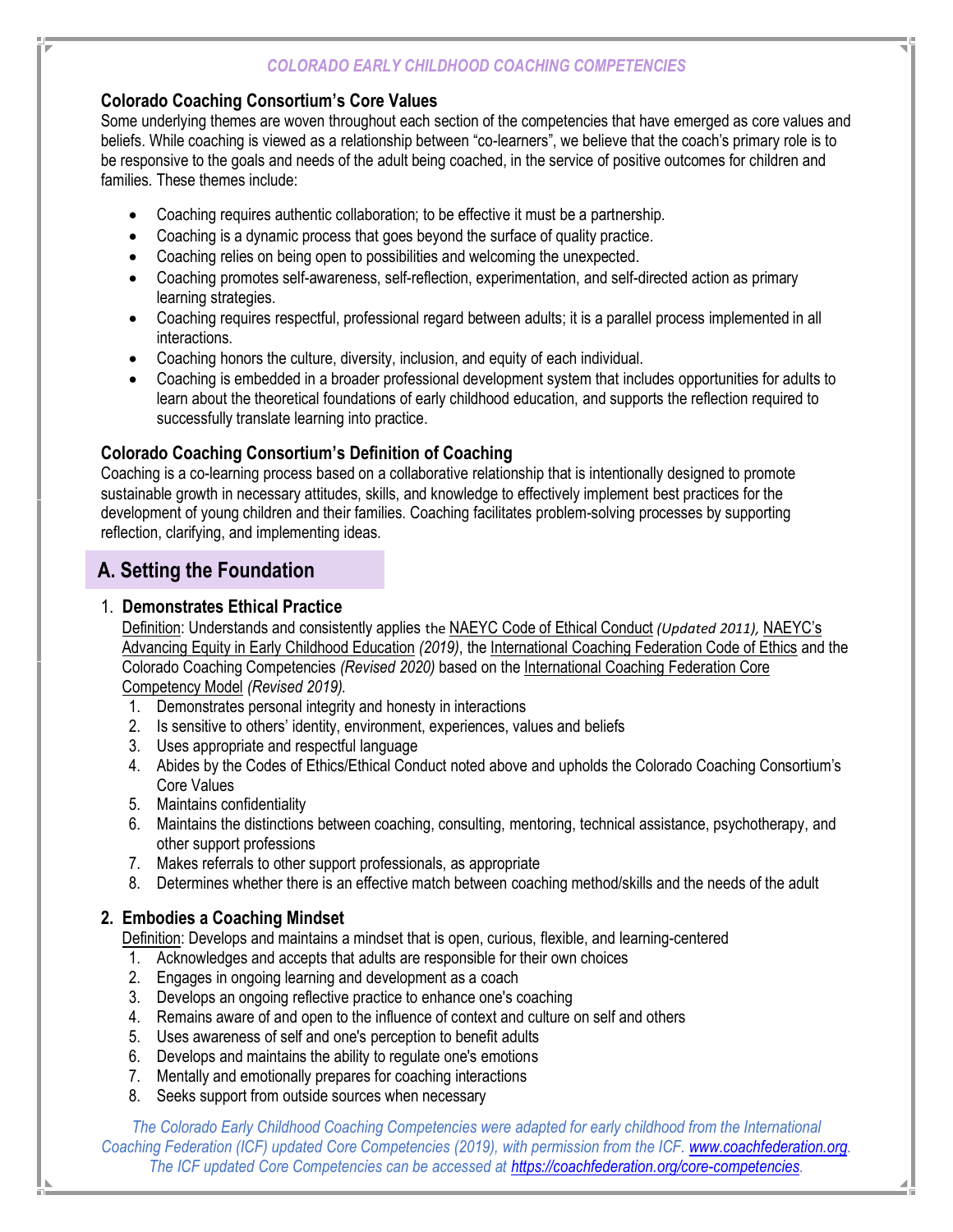# **B. Co-Creating the Relationship**

#### **3. Establishes and Maintains Agreements**

Definition: Co-creates clear agreements about the coaching relationship, process, plans and goals. Establishes agreements for the overall coaching engagement as well as those for each coaching interaction.

- 1. Explains what coaching is and describes the process
- 2. Reaches agreement about what is appropriate in the relationship, what is offered, and the responsibilities of each stakeholder
- 3. Reaches agreement about the guidelines and specific parameters of the coaching relationship such as logistics, fees, scheduling, duration, termination, confidentiality, and inclusion of others
- 4. Co-establishes an overall coaching plan and goals
- 5. Co-determines adult-coach compatibility
- 6. Co-identifies, reconfirms, and/or co-defines what is needed to be addressed or resolved to achieve desired outcome
- 7. Co-identifies, defines, or reconfirms measures of success for desired outcome
- 8. Co-manages the time and focus of the session
- 9. Continues coaching in the direction of the desired outcome unless indicated otherwise
- 10. Co-ends the coaching relationship in a way that honors the experience

#### **4. Cultivates Trust and Safety**

Definition: Partners to create a safe, supportive environment that allows each participant to share freely. Maintains a relationship of mutual respect and trust.

- 1. Seeks to understand each other within their context which may include their identity, environment, experiences, values, and beliefs
- 2. Demonstrates respect for each other's identity, perceptions, style, and language and adapts as appropriate
- 3. Acknowledges and respects each other's unique talents, insights, and work in the coaching process
- 4. Shows support, empathy, and concern
- 5. Acknowledges and supports expression of feelings, perceptions, concerns, beliefs, and suggestions
- 6. Demonstrates openness and transparency to display vulnerability and build trust

#### **5. Maintains Presence**

Definition: Is fully conscious and present, employing a style that is open, flexible, grounded and confident

- 1. Remains focused, observant, empathetic and responsive
- 2. Demonstrates learning-focused curiosity during the coaching process
- 3. Maintains awareness of one's own emotions to stay objective and present
- 4. Demonstrates confidence in working with strong emotions during the coaching interaction
- 5. Is comfortable working in a space of regularly not knowing
- 6. Creates or allows space for silence, pause and/or reflection